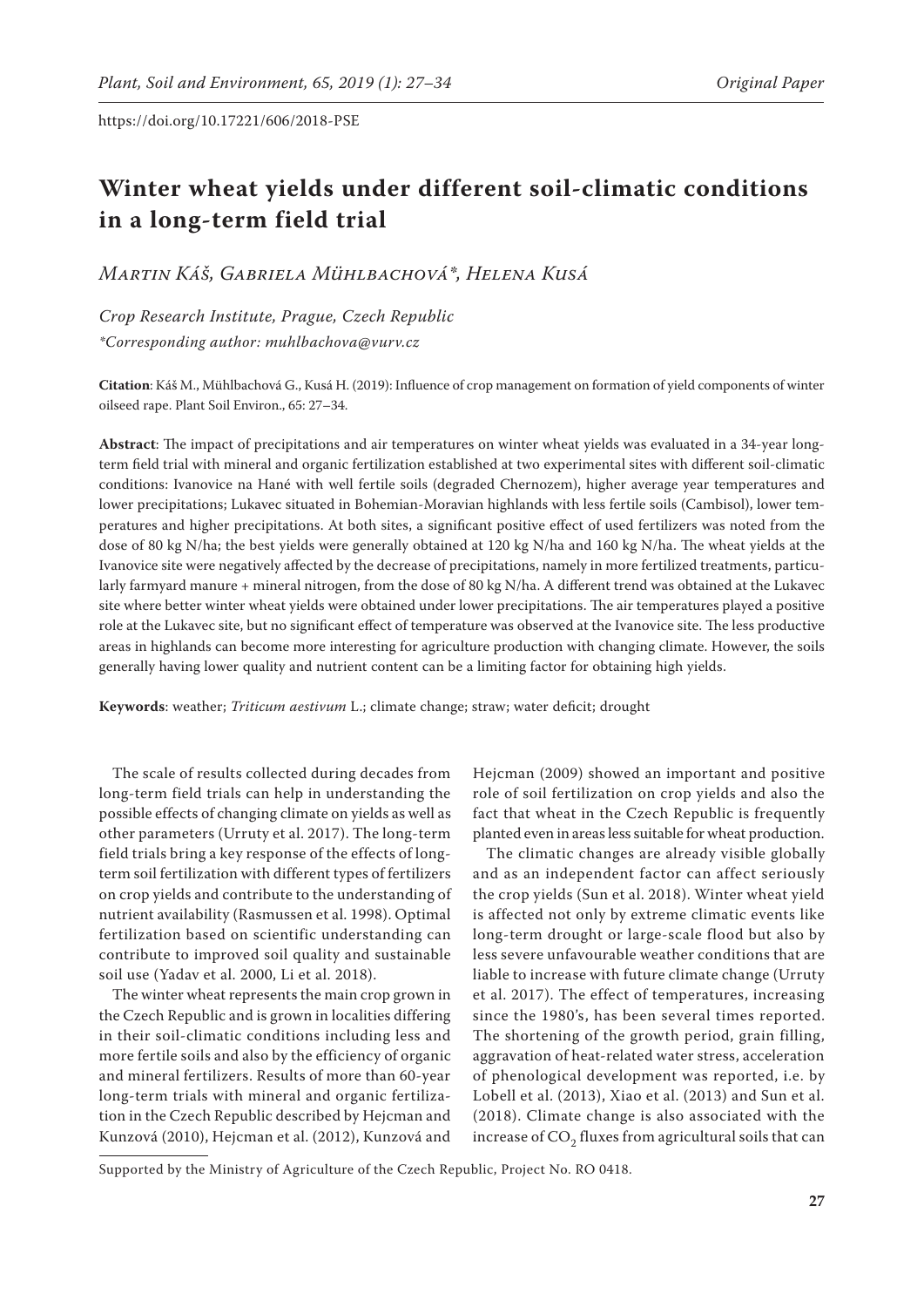modify the functions of agroecosystems by changing nutrient cycling and the decomposition of organic matter in soils (Gelaw et al. 2015, Zhang et al. 2016). Herbst et al. (2017) showed that in 140 long-term trials with eternal rye yields increased since 1920, which was caused by the cultivation of new higher yielding cultivars, regular use of plant protection products and perhaps also by elevated atmospheric CO<sub>2</sub> concentration.

The drought is an important problem in last years in the Czech Republic; it significantly reduces yields of the main cereals and majority of other crops through the most drought-prone regions in some areas of the Czech Republic (and probably most of Central Europe) and is one of the key causes of interannual yield variability (Hlavinka et al. 2009).

The research aimed at evaluating: (i) the effect of mineral or organic fertilization; (ii) effects of temperature and precipitations on the yields of winter wheat grown in the long-term field trial.

## **MATERIAL AND METHODS**

**Field trial**. The long-term field trial with organic, mineral and combined fertilization IOSDV (Internationaler Organische Stickstoffdüngungsdauerversuche) was established in 1984 according to the unified methodology (Körschens et al. 2012) at two different sites: Lukavec near Pacov [altitude 620 m a.s.l., Cambisol, loamy-sandy soil, average (1985– 2014) precipitations and temperature – 708 mm; 7.4°C, pH $_{\rm CaCl_2}$  5.9, available nutrient contents according to Mehlich 3: 118 mg P/kg, 237 mg K/kg, 144 mg Mg/kg, 1537 mg Ca/kg] and Ivanovice na Hané [altitude 225 m a.s.l., degraded Chernozem, loamy soil, average precipitations and temperature – 558 mm; 9.3°C, pH $_{\text{CaCl}_2}$  6.3, available nutrient contents according to Mehlich 3: 117 mg P/kg, 452 mg K/kg, 245 mg Mg/kg, 3564 mg Ca/kg]. The crop rotation was following: (i) 1<sup>st</sup> year: potatoes (Lukavec) or sugar beet (Ivanovice); (ii)  $2<sup>nd</sup>$  year: winter wheat; (iii)  $3<sup>rd</sup>$  year: winter barley-intercrop.

Three basic fertilization systems were adopted: (i) only mineral fertilization; (ii) 30 t/ha of farmyard manure once in 3 years to potatoes or sugar beet; (iii) straw remaining in the field after the cereals harvest plus 20 kg of N to/for postharvest residues decomposition and grown intercrop. The mineral fertilization was 35 kg P/ha, 83 kg K/ha and 40-80- 120-160 kg N/ha in the relevant treatments. The nitrogen was applied in four terms: before sowing;

regeneration dose at BBCH 12; productive dose at BBCH 31 and qualitative N dose (only to the highest N dose) at BBCH 51. N fertilization rates were divided into  $20 + 20$  kg N/ha in the lowest dose 40 kg N/ha. Higher N doses were divided by 40 kg N/ha. 4 million germinating seeds of winter wheat per hectare were sown. The sowing period was between 23/9–30/9 at the Lukavec site and between 25/10–5/11 at the Ivanovice site. The yield characteristics (yield of grains, the weight of one thousand grains (WTG) and spikes density) of winter wheat were determined.

**Statistical analysis**. The results from the overall period 1985–2017 were statistically analysed using the Statistica 13.0 software (TIBCO Software, California, USA). The one-way ANOVA and the Tukey's test was used to determine significant differences among treatments indicated by letters given to relevant data in tables. The correlation coefficients (*r*) based on the Spearman's equations between yield characteristics, precipitations and temperatures were calculated.

### **RESULTS AND DISCUSSION**

**Effect of fertilization**. According to expectations, wheat yields achieved in the control treatments without any nitrogen (N) fertilization were lower at both experimental sites irrespective if the crops were fertilized with phosphorus and potassium or not and were comparable with corresponding straw treatments (Table 1). At both experimental sites, farmyard manure (FYM) treatments significantly increased yields in comparison with control, in combination with low doses of mineral N also in comparison with relevant treatments without organic fertilization. No significant influence of the only mineral fertilization was noted at higher N treatments. The effect of FYM at no or low mineral N doses on obtained winter wheat yields was given by the fact that FYM contained the considerable amount of nutrients and also served as an important source of the organic matter regularly added into the soil. The straw amendment caused lower wheat yields in comparison with FYM treatments at both experimental sites. Positive effects of the straw amendments were significant only in comparison with no or lower doses of mineral treatments. Merbach et al. (2000) reported that in a long-term field trial in Halle founded in 1949, the yields were not directly influenced by straw if optimal fertilizers were applied. In our present IOSDV trial, the straw and FYM treatments increased wheat yields at the Ivanovice site of 10% and 19%, respectively.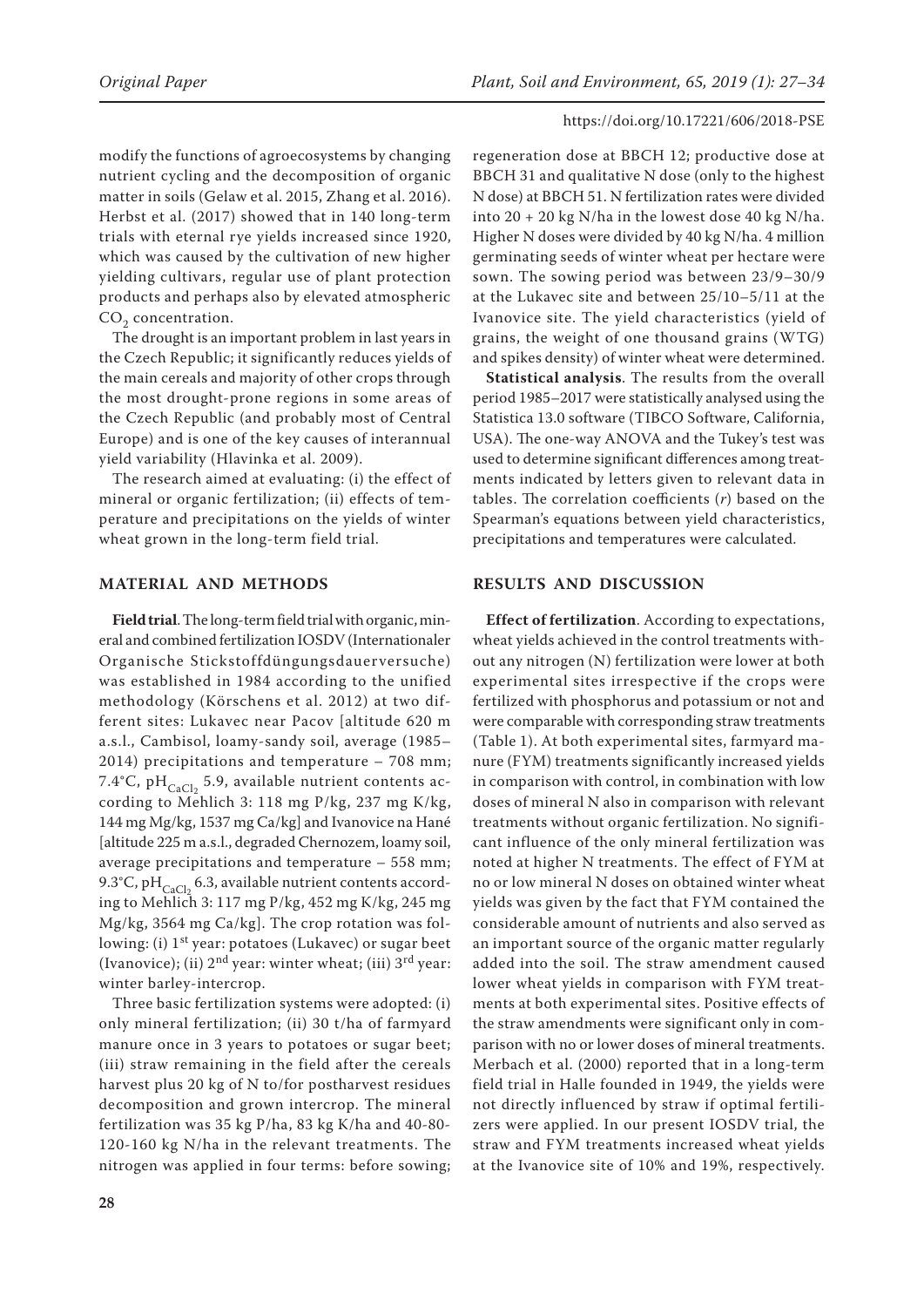| Treatment          | Yield grain (86% dry mass)<br>(t/ha) |                       | Weight of one thousand grains<br>(g) |                        | Number of spikes<br>(spikes/m <sup>2</sup> ) |                       |
|--------------------|--------------------------------------|-----------------------|--------------------------------------|------------------------|----------------------------------------------|-----------------------|
|                    | Ivanovice                            | Lukavec               | Ivanovice                            | Lukavec                | Ivanovice                                    | Lukavec               |
| Control            | 5.0 <sup>a</sup>                     | 3.24 <sup>ab</sup>    | 46.3 <sup>de</sup>                   | 43.43 <sup>a</sup>     | 459 <sup>a</sup>                             | 365 <sup>a</sup>      |
| PК                 | 4.9 <sup>a</sup>                     | 3.13 <sup>a</sup>     | 46.3 <sup>de</sup>                   | $43.60^{ab}$           | 491 <sup>ab</sup>                            | $383^{ab}$            |
| $N40-PK$           | 5.9 <sub>bcd</sub>                   | $4.60$ de             | 46.5 <sup>de</sup>                   | $45.15$ <sup>abc</sup> | 492abcd                                      | 409abcd               |
| <b>N80-PK</b>      | $6.6$ cdef                           | 6.01 <sup>gh</sup>    | $45.5^{\text{de}}$                   | $45.64$ <sup>abc</sup> | $540$ abcd                                   | $451^{\rm abcde}$     |
| $N120-PK$          | 7.0 <sup>f</sup>                     | $7.06$ <sup>ijk</sup> | 44.1 <sup>abcde</sup>                | 44.37abc               | 551abcd                                      | $477$ defg            |
| $N160-PK$          | 6.9 <sup>f</sup>                     | 7.39 <sup>1</sup>     | $43.6$ abcd                          | $44.36$ <sup>abc</sup> | 558abcd                                      | 485 <sup>ef</sup>     |
| Straw              | $5.5^{ab}$                           | $3.73$ abc            | 45.9 <sup>de</sup>                   | $44.41$ <sup>abc</sup> | 509abcd                                      | $382^{ab}$            |
| Straw-PK           | $5.5^{ab}$                           | $3.83^{bc}$           | $46.4$ <sup>de</sup>                 | 44.92abc               | $493$ abc                                    | 400 <sup>abcd</sup>   |
| Straw-N40-PK       | 6.4 <sup>cdef</sup>                  | 5.19 <sup>ef</sup>    | $45.8$ bcde                          | $45.69$ abc            | $540$ abcd                                   | 422abcde              |
| Straw-N80-PK       | 6.7 <sup>def</sup>                   | 6.55 <sup>hi</sup>    | 44.5 <sup>abcde</sup>                | $45.69$ abc            | 574bcd                                       | 463 <sup>cdef</sup>   |
| Straw-N120-PK      | 6.7 <sup>ef</sup>                    | $7.24^{kl}$           | $43.2$ <sup>abc</sup>                | 43.43 <sup>a</sup>     | 584 <sup>bcd</sup>                           | 469cdef               |
| Straw-N160-PK      | $6.6$ cdef                           | 7.40 <sup>1</sup>     | 43.0 <sup>ab</sup>                   | $43.60^{ab}$           | 586bcd                                       | 488 <sup>ef</sup>     |
| <b>FYM</b>         | $5.9^{bc}$                           | 4.01 <sup>cd</sup>    | 46.4 <sup>de</sup>                   | 44.92abc               | $519$ abcd                                   | 390 <sup>ab</sup>     |
| FYM-PK             | 6.0 <sub>bcde</sub>                  | 4.07 <sup>cd</sup>    | 46.4 <sup>e</sup>                    | $45.29$ abc            | $520$ abcd                                   | $406$ abcd            |
| $FYM-N40-PK$       | 6.7 <sup>ef</sup>                    | $5.40$ <sup>fg</sup>  | $45.8$ cde                           | 46.38c                 | 549abcd                                      | 422abcde              |
| FYM-N80-PK         | 6.9 <sup>f</sup>                     | $6.63^{ij}$           | 44.3 <sup>abcde</sup>                | $45.88^{bc}$           | 561 <sup>bcd</sup>                           | $474$ <sup>defg</sup> |
| <b>FYM-N120-PK</b> | 6.9 <sup>f</sup>                     | 7.41 <sup>1</sup>     | 42.9 <sup>abc</sup>                  | $44.21$ <sup>abc</sup> | 596 <sup>d</sup>                             | $477$ defg            |
| <b>FYM-N160-PK</b> | 6.7 <sup>ef</sup>                    | 7.50 <sup>1</sup>     | 42.6 <sup>a</sup>                    | $44.11$ <sup>abc</sup> | 592 <sup>cd</sup>                            | 501g                  |

| Table 1. Yield parameters at Ivanovice and Lukavec sites (average 1985-2017) |  |  |  |
|------------------------------------------------------------------------------|--|--|--|
|------------------------------------------------------------------------------|--|--|--|

Different letters indicate significant differences among treatments. FYM – farmyard manure

The IOSDV field trials in other countries (Spiegel et al. 2010, Körschens et al. 2012, Kismányoky and Tóth (2012) showed yield benefits for winter wheat in combined mineral and organic fertilization up to 6% after 20 years of trial. Zavattaro et al. (2017) showed that the fertilization with manure led in an average of 80 long-term European field trials to about 9.5% higher yields of winter wheat and combined manure with mineral fertilizers increased the yields of 11.3%. On the other hand, Hijbeek et al. (2017), using the data from 20 European field trials, concluded that organic matter given into soil did not necessarily increase the yields as the nutrients were mainly supplied by mineral fertilizers. Also, Schmidt et al. (2000) reported that the soil enrichment with organic matter in FYM together with mineral nitrogen caused that a major part of the FYM-N was not available for crops.

Significant differences in wheat yields were found among the N treatments starting with the dose of 80 kg N/ha. Fertilization with mineral N increased the wheat yields in all mineral and organic treatments up to 120 kg N/ha. At the Ivanovice site, as compared to the Lukavec site, the highest dose of

nitrogen (160 kg N/ha) did not increase the yields more. One of the possible reasons can be the last N dose given at heading, when particularly in drier conditions they could not be used by plants. Merbach et al. (2000) showed that the combination with FYM and moderate inorganic fertilization allowed yields higher about 10%, but increasing inorganic N supply led to a decrease or even complete lack of FYM effects. The average wheat yields obtained under lower doses of fertilizers at the Lukavec site were up to 80 kg N/h lower in comparison with that at the Ivanovice site. The wheat yields at the Lukavec site showed lower variability than at the Ivanovice site where in the years with good water supply and adequate temperatures, high yields (up to 10 t/ha) were obtained under higher N doses, but very low yields were obtained under unfavourable conditions which were the most visible in 1996 (freezing and long winter) and in 1993, 2012 and 2017 (drought) (Figure 1).

The important effect on the wheat yields had the number of spikes, which in correspondence to the fertilization dose, correlated well with grain yields (Ivanovice: *r* = 0.880, *P* ≤ 0.001; Lukavec: *r* = 0.983,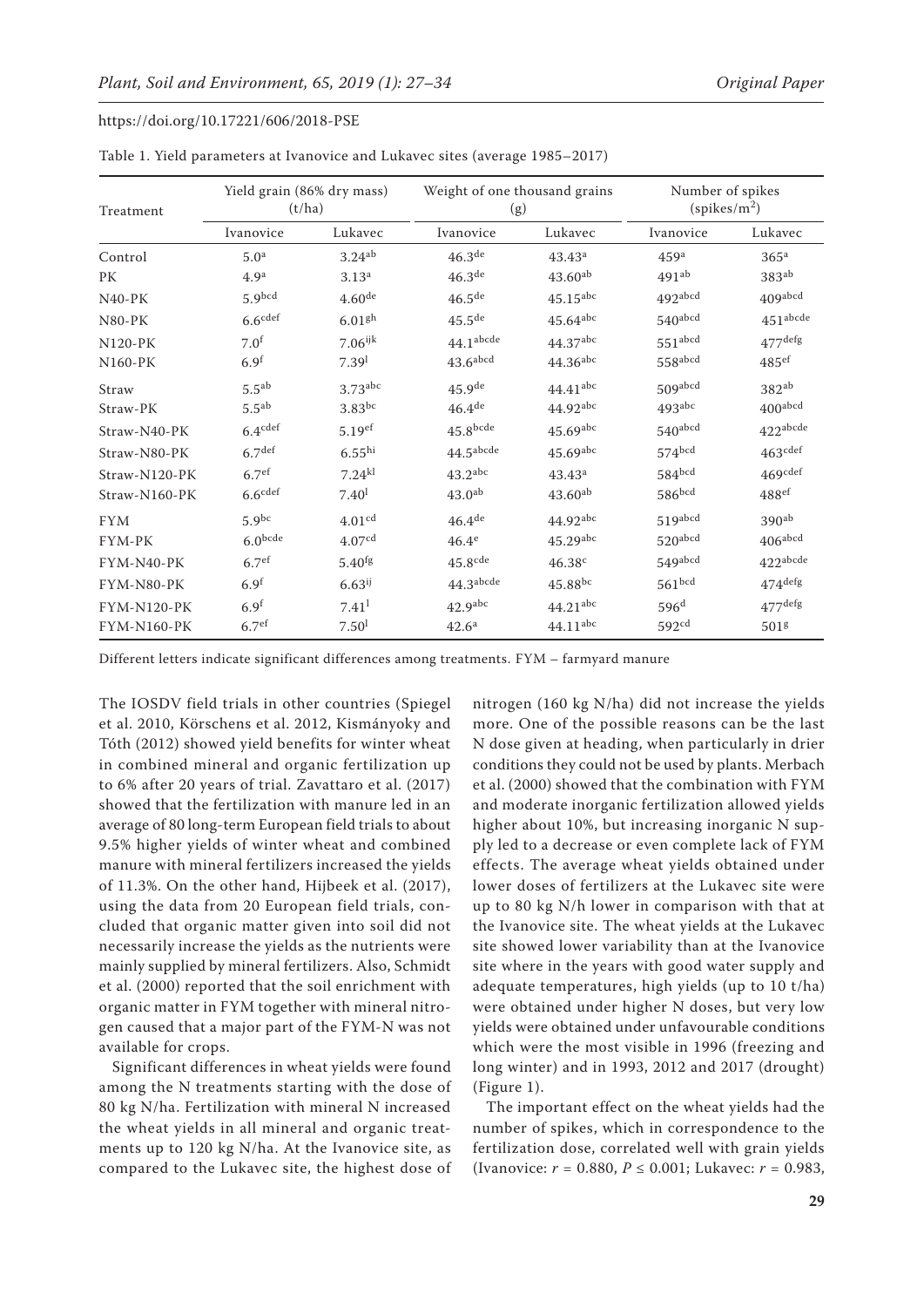

Figure 1. Grain yields of winter wheat at the Ivanovice site in 1985–2017: (a) mineral treatments; (b) straw treatments; and (c) farmyard manure (FYM) treatments

 $P \leq 0.001$ ) and contributed to obtained yields. On the other hand, WTG at the Ivanovice site showed a negative correlation in relation to the obtained yields  $(r = -0.734, P \le 0.001)$  and also to number of spikes  $(r = -0.859, P \le 0.001)$ , which indicates that high spikes density could be achieved by high off-shooting of plants and therefore smaller grains. No correlation was found between WTG and wheat yields at the Lukavec site. The number of spikes was, therefore, an important parameter for obtaining grain yields. In fact, the lower number of spikes (52–65% of average) was found at the Ivanovice site in 2012 and 2017 with low precipitations corresponding with very low wheat yields, particularly in well-fertilized treatments.

The low yields under higher fertilization rates at the Ivanovice site could also be obtained due to several factors such as late wheat sowing after sugar beet harvesting, low winter and spring temperatures (e.g. in 1996), the drought still more often observed in the most critical growth periods consequently caused that last N rates could not be used by plants. Sun et al. (2018) showed that wheat yields were hardly affected by drought and Mäkinen et al. (2018) on the basis of 2500 wheat cultivars grown from the North to South Europe (Finland, Denmark, Germany, Czech Republic, Slovakia, Belgium, France, Spain, Italy) stated that extreme weather led to marked yield penalties with the exception of some specific regions and good performance under high temperatures and southern-origin cultivars.

**Effect of precipitations and temperatures on wheat yields**. Wheat yields changed under different weather conditions during more than 30-year long period (Figures 1 and 2). In 2006, the wheat yields at the Lukavec site were lower in comparison with other years of trial (Figure 2). The year 2006 at the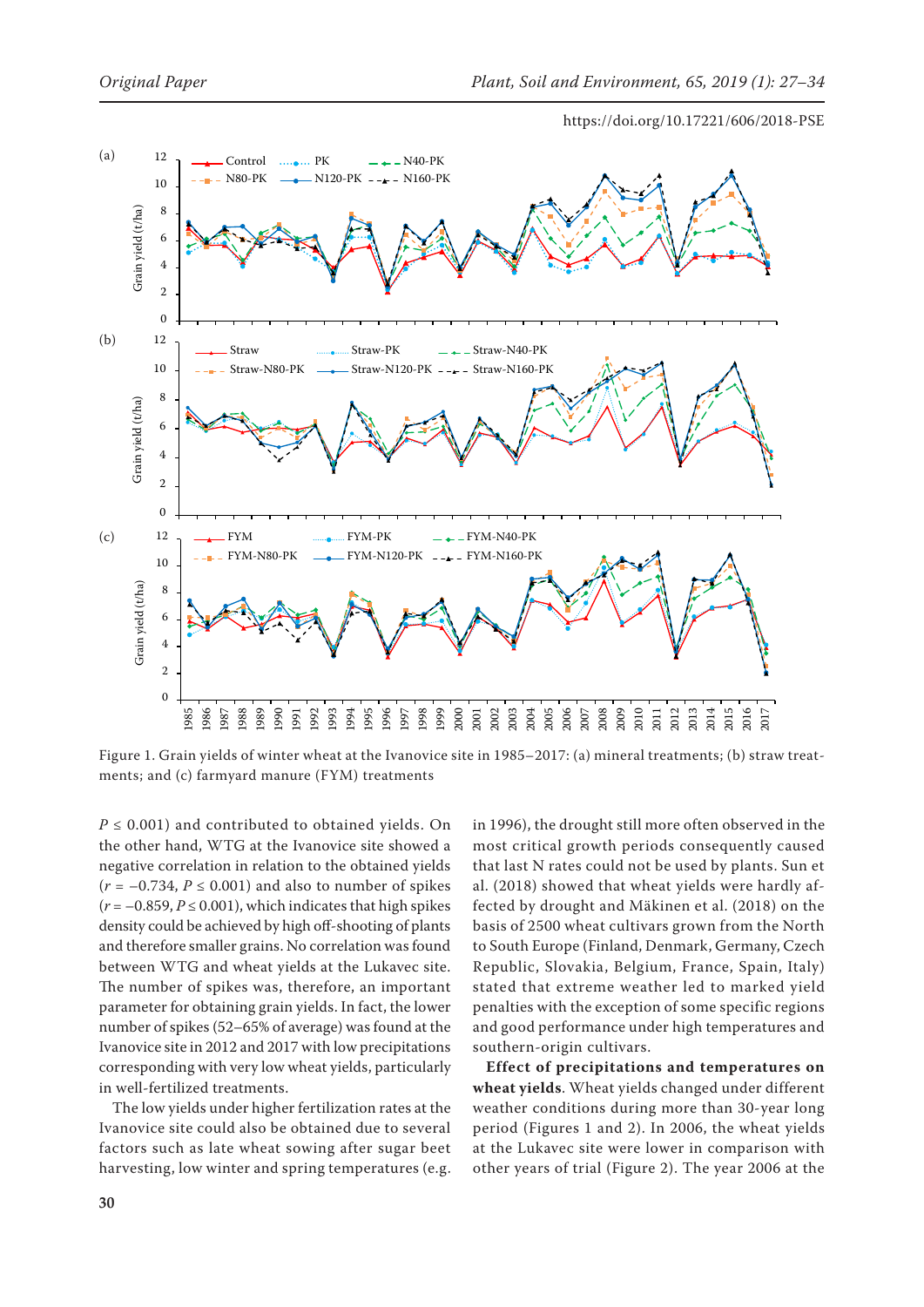Lukavec site was characteristic by the long and cold winter which affected the survival of wheat plants and their late regeneration (Figure 3b).

Lower yields at the Ivanovice site were obtained in 1993, 1996, 2000, 2003, 2012 and 2017 (Figure 1). The year 1996 was characterized by long winter that affected the regeneration of plants. Lower precipitations corresponding to the yields decrease were observed in 1993, 2003, 2012 and 2017. The overall experimental period (1985–2017) at the Ivanovice site was characterized by the increase of average temperatures of 1.04°C (from 8.86°C to 9.90°C). Increasing temperatures and decreasing precipitations were observed in this period (Figure 3a). Particularly, the period in the last four years  $(2014-2017)$  was char-.<br>acterized by a rapid decrease of precipitations. The accumulation of water deficit caused a serious decrease of wheat yields in the year 2017 when highly fertilized 8 12 treatments achieved the worst yields of the whole e<br>m<br>1  $\overline{\phantom{a}}$  the weight violds of the whole. N80-PK N120-PK N120-PK N120-PK N120-PK  $\overline{\phantom{0}}$ cu<br>'w<br>)

experimental period, achieving only about 2 t/ha (Figure 1). In China, Australia, and Argentina, warming influenced the pre-flowering growth stage of wheat (Sadras and Monzon 2006, Liu et al. 2010, Sun et al. 2018). The wheat yield decrease at the Ivanovice site was more often observed when the precipitations were low during the spring period (Figure 4a) and new cultivars bred for obtaining high yields can become more susceptible to unfavourable weather conditions.

The correlations between temperature and wheat yields under different fertilization strategies at the Ivanovice site did not show any significant effects (Table 2). The significant correlations were obtained for precipitations and yields that were positively and significantly correlated with wheat yields mostly under FYM and straw treatments from the dose of 80 kg N/ha (*r* = 0.362–0.494, *P* ≤ 0.05–0.01) indicating that low precipitations decreased wheat yields at higher fertilization doses. No significant effect



Figure 2. Grain yields of winter wheat at the Lukavec site in 1985–2017: (a) mineral treatments; (b) straw treatments; and (c) farmyard manure (FYM) treatments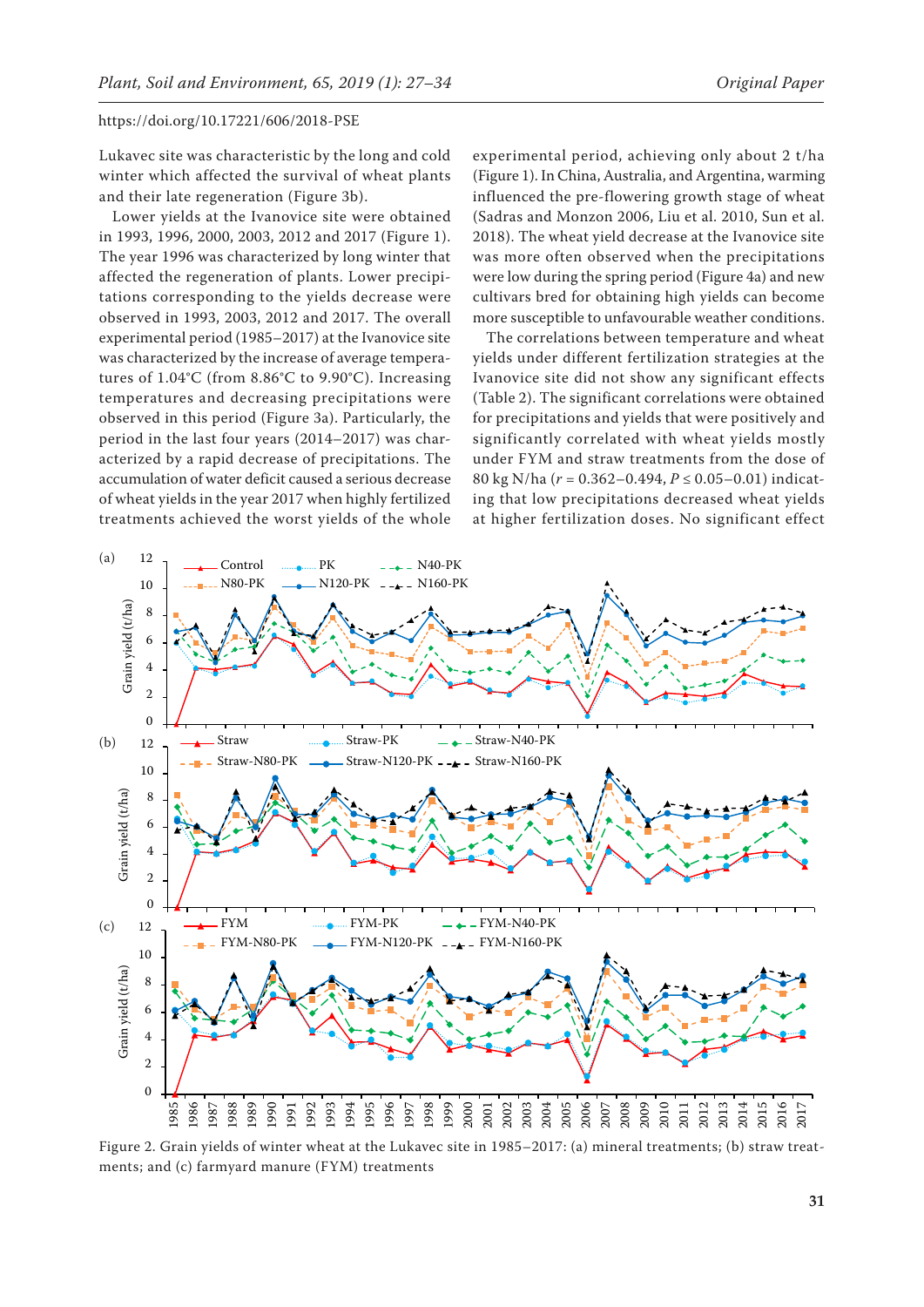

Year<br>Figure 3. Precipitations and temperatures at (a) Ivanovice and (b) the Lukavec site in 1985–2017



Figure 4. Month precipitations at (a) Ivanovice and (b) Lukavec sites in 1985–2017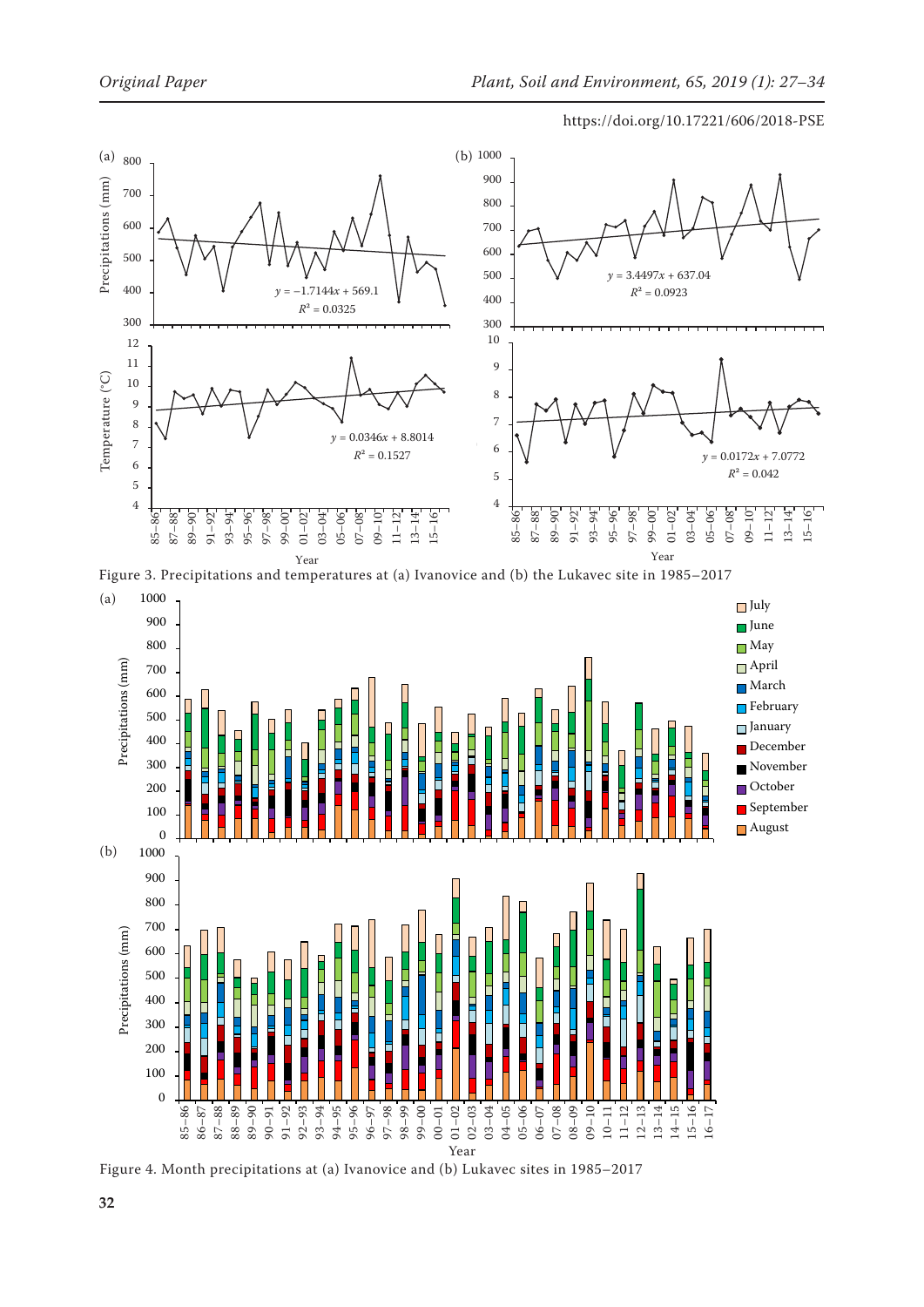of temperature or precipitations on the number of spikes or WTG was noted.

The increase of average year temperatures of 0.41°C was also noted at the Lukavec site (from 7.08°C to 7.49°C). Compared to the Ivanovice site, the average precipitations at the Lukavec site showed a slight tendency to increase (Figure 3b). The different trend in correlations between winter wheat yields, temperature and precipitations were observed at the Lukavec site (Table 2). The temperature positively and significantly affected the wheat yields from 80 kg N/ha in treatments receiving straw and FYM. In this case, the increasing temperature seemed to have a positive effect on wheat yields. Higher average precipitations were noted at the Lukavec site during the experiment, however, in this case too high precipitations led to a decrease of yields. Particularly the wheat yields in treatments receiving less mineral N were negatively affected by high precipitations  $(r = -0.648 \text{ to } -0.669, P \le 0.001)$ , no significant effect was observed for the highest fertilization dose

160 kg N/ha (Table 2). The winter wheat yields at the Lukavec and Ivanovice sites were affected by the temporal variability and particularly by precipitations as it was reported also by Ventrella et al. (2016) and Mäkinen et al. (2018).

In conclusion, based on our data obtained from long-term field trials, completely different strategies of fertilization, crop rotation and agrotechnics should be adopted at areas with higher temperatures and a higher risk of drought and in areas situated in regions with adequate or high precipitations. The fertilization should be adapted due to agricultural areas and possible weather excesses. The choice of crops non-demanding excess quantity of water and adequate agrotechnics at sites with high risk of drought can also play an important role in obtaining adequate yields in dry conditions. The less productive areas in highlands can become more interesting for agriculture production with changing climate; however, the soils generally having lower quality and nutrient content can be a limiting factor for obtaining high yields.

Table 2. Correlation coefficients (*r*) between average temperatures, precipitations and yield characteristics at Ivanovice and Lukavec sites

| Mineral        | Organic<br>treatment treatment- | Ivanovice<br>grain yield |                            | Lukavec     |                |                  |                            |  |
|----------------|---------------------------------|--------------------------|----------------------------|-------------|----------------|------------------|----------------------------|--|
|                |                                 |                          |                            | grain yield |                | number of spikes |                            |  |
|                |                                 |                          | temperature precipitations | temperature | precipitations |                  | temperature precipitations |  |
| $\mathbf{0}$   | $\mathbf{0}$                    | ns                       | ns                         | ns          | $-0.648***$    | ns               | ns                         |  |
|                | straw                           | ns                       | ns                         | ns          | $-0.657***$    | ns               | ns                         |  |
|                | <b>FYM</b>                      | ns                       | ns                         | ns          | $-0.669***$    | $-0.428*$        | ns                         |  |
| PK             | $\mathbf{0}$                    | ns                       | ns                         | ns          | $-0.618***$    | $-0.230$         | ns                         |  |
|                | straw                           | ns                       | ns                         | ns          | $-0.622***$    | ns               | ns                         |  |
|                | <b>FYM</b>                      | ns                       | ns                         | ns          | $-0.641***$    | ns               | ns                         |  |
| $N40-PK$       | $\mathbf{0}$                    | ns                       | ns                         | ns          | $-0.628***$    | ns               | ns                         |  |
|                | straw                           | ns                       | ns                         | ns          | $-0.661***$    | $-0.400*$        | ns                         |  |
|                | <b>FYM</b>                      | ns                       | ns                         | ns          | $-0.596***$    | $-0.416*$        | ns                         |  |
| $N80-PK$       | $\mathbf{0}$                    | ns                       | ns                         | ns          | $-0.583***$    | ns               | ns                         |  |
|                | straw                           | ns                       | $0.449*$                   | $0.449*$    | $-0.528**$     | ns               | ns                         |  |
|                | <b>FYM</b>                      | ns                       | $0.402*$                   | $0.402*$    | $-0.581***$    | $-0.465*$        | ns                         |  |
| <b>N120-PK</b> | $\mathbf{0}$                    | ns                       | $0.397*$                   | $0.397*$    | $-0.386*$      | $-0.467*$        | ns                         |  |
|                | straw                           | ns                       | $0.495**$                  | $0.495**$   | $-0.386*$      | $-0.356$         | $-0.417*$                  |  |
|                | ${\rm FYM}$                     | ns                       | $0.417*$                   | $0.417*$    | $-0.382*$      | $-0.452*$        | ns                         |  |
| $N160-PK$      | $\mathbf{0}$                    | ns                       | $0.425*$                   | $0.425*$    | ns             | $-0.397*$        | ns                         |  |
|                | straw                           | ns                       | $0.511**$                  | $0.511**$   | ns             | ns               | ns                         |  |
|                | <b>FYM</b>                      | ns                       | $0.440*$                   | $0.440*$    | ns             | $-0.400*$        | ns                         |  |

Number of spikes at the Ivanovice site was not significant in any treatment. FYM – farmyard manure; ns – not significant; \**P* < 0.05; \*\**P* < 0.01; \*\*\**P* < 0.001